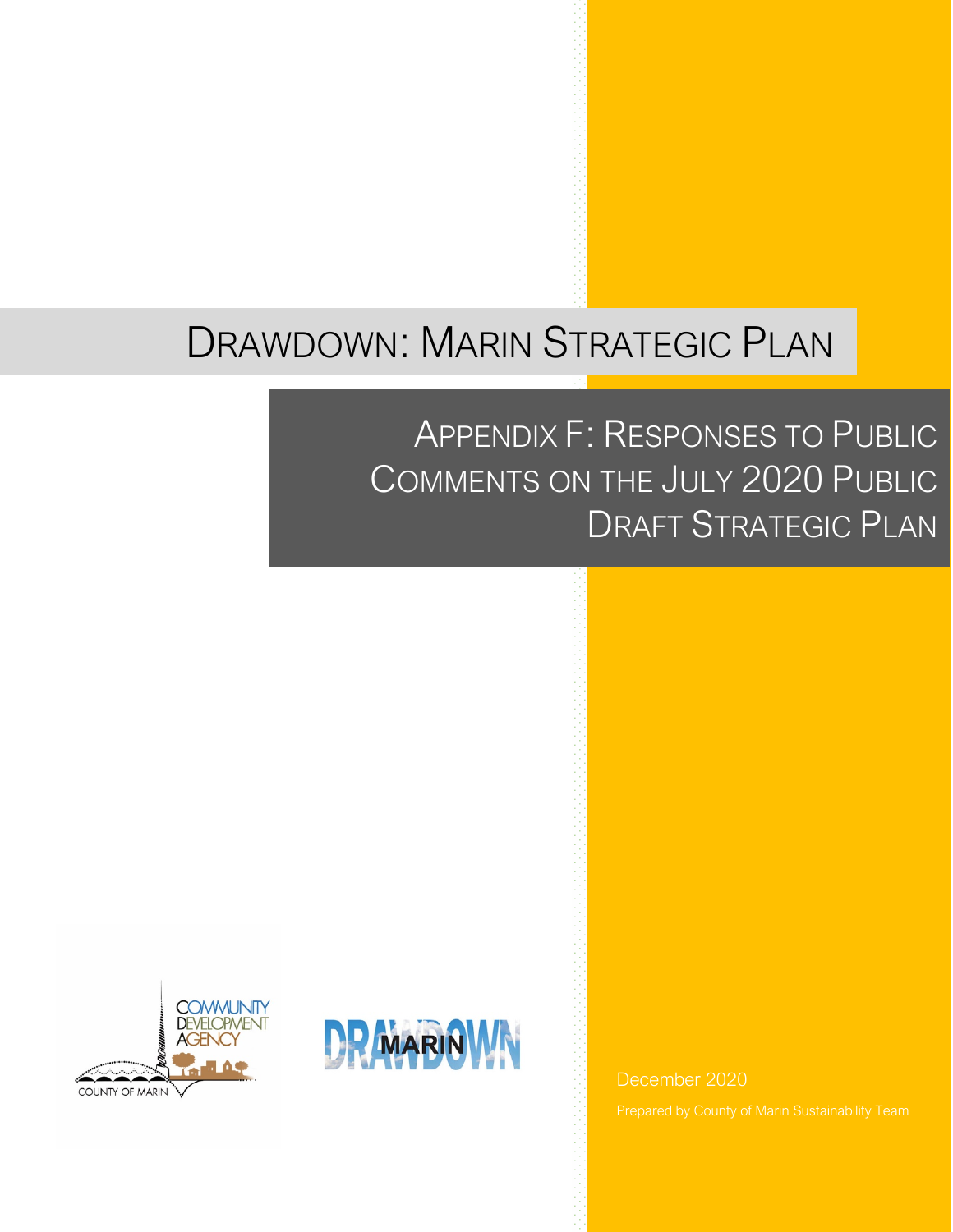### APPENDIX F RESPONSES TO PUBLIC COMMENTS ON THE JULY 2020 PUBLIC DRAFT STRATEGIC PLAN

#### 1. Incorporate wind energy in the DDM plan; refer to changes needed to our County code; large and small scale wind generation options.

- Response: The Renewable Energy Stakeholder Collaborative discussed and evaluated large and small scale wind energy generation options in Marin County. It ultimately decided not to pursue this idea for multiple reasons including: lack of political will, lack of funding availability for necessary environmental, generation, and community studies and evaluations, and projected cost per megawatt hour of wind generated compared to existing Pacific Gas & Electric (PG&E) and MCE Clean Energy wind tariffs. MCE Clean Energy and PG&E both purchase wind generation (located outside Marin County) to satisfy its renewable energy content goals. Additionally, on August 10, 2010, the Marin County Board of Supervisors adopted an Ordinance approving amendments to Section 22.32.180 (Wind Energy Conversion Systems (WECS)) of the Marin County Code. The amendments recognize the rapidly expanding technologies that are making wind turbines increasingly more efficient, quiet, safe, and cost effective. Although the intention of the WECS amendments are to limit obstacles to their construction and use, there are regulatory standards and permit processes that must be adhered to in order for a WECS to be approved for use on residential, agricultural or commercial sites.
- 2. Surprised to not see mention of trees, urban forestry, reforestation, or redwoods in a document on climate solutions in Marin; I would love to get involved in adding additional bio sequestration language to the plan if it isn't too late, or in any other way moving forward.
- Response: The Carbon Sequestration Collaborative discussed trees, urban forestry, reforestation, and redwoods at length. The Climate Mobilization Solution discusses the sequestration potential of existing trees. The Biomass Recovery Study proposes to further evaluate the types and quantities of biomass in the County and will consult existing studies that measure the benefits of trees and urban forestry.
- 3. Christmas Tree collection, and use them as infill along the coast, to create mulch, or recycle them by donating the fill back to the farms from which they came. Collect and donate recyclables and send them to companies that make products from them. Solicit youth assistance including Boy Scouts of Marin and Girl Scouts of Marin to learn about recycling and propose solutions for the future. Award a scholarship at their graduation ceremonies. Tax credits for those to bicycle to work, to school, and can prove they have cut down on auto use. This is off topic, but those over 50 have who have been cut from their jobs due to their age in Marin is a very large number. Corporations should be given tax breaks if they hire those over 50. Develop a cycling plan to connect all of the towns in Marin.
- Response: Christmas trees are collected by the various waste haulers in Marin County. Recyclables are also collected by waste haulers. Creating a required "take back" program for companies is better managed by regional and or state agencies, not local government. It's possible that the Zero Waste Marin Joint Powers Authority could develop and implement pilot with local retailers, but this would depend on funding and staffing availability. Drawdown: Marin is working on including youth in the effort via the Marin County Office of Education and OneTAM's youth programs. Pre-tax benefits are already available to those that bike, carpool, and take public transit to work. Various local and regional transportation agencies have designed and implemented programs, e.g. Safe Routes to School, that encourage people to choose non-vehicle modes of transit. The Marin County Board of Supervisors adopted a Countywide Bike and Pedestrian Plan on February 27, 2018. Drawdown: Marin understands that the County's aging population has many challenges but is not currently addressing job loss related to age.
- 4. Schools could be incorporated into the plan more specifically/intentionally, as a means to increase participation in meeting county-wide goals and standards. School operations that have huge impact including resource consumption (consumable supplies), transportation (including idling), food services, waste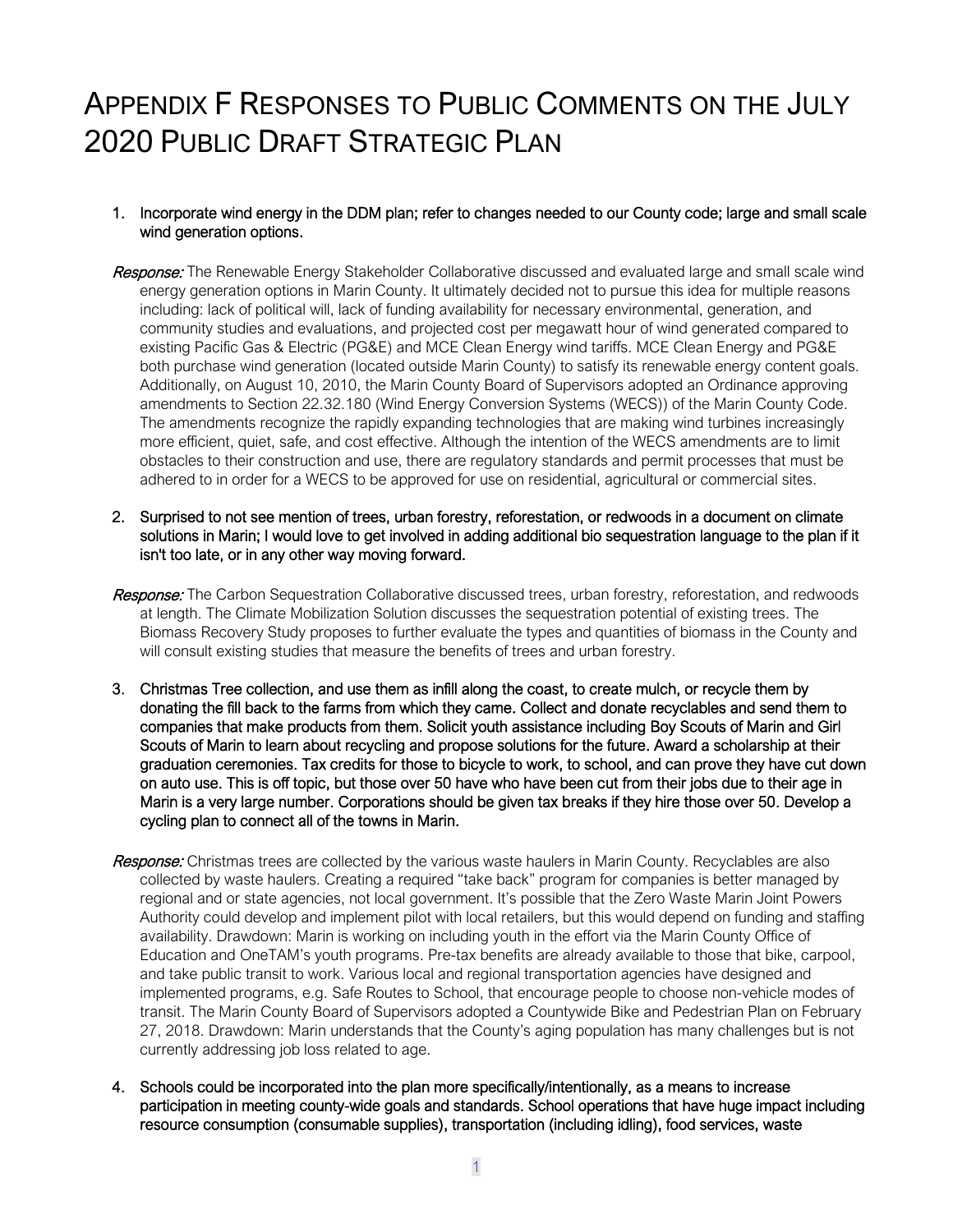#### (including food waste), water & energy consumption. I envision a program similar to "Resilient Neighborhoods" geared specifically for schools — "Resilient Schools"!

- Response: Drawdown: Marin has and is actively working with youth and schools. The Marin Office of Education is a member of our Community Outreach Partnership (COP). Additionally, there was (not currently active) a youth subcommittee of the COP that was working to identify barriers for youth participation and ideas to get youth, schools, etc. More involved. The County's Sustainability Team works with schools to implement a variety of projects including renewable energy and energy efficiency projects. Resilient Neighborhoods has worked with groups of teachers and parents before and a group of students could sign up for one of their programs.
- 5. Address the shortage of affordable housing close to transit and employment centers before 2024. Low income workers come from the East Bay and Sonoma and we need dense/affordable housing otherwise transportation-related emissions will continue to rise. Existing housing is spread out = increased transportation emissions. More affordable housing by 2021.
- Response: Drawdown: Marin acknowledges this challenge. The Buildings and Infrastructure Collaborative designed a solution to address this challenge. The County is also working to identify potential sites for additional housing near transit and employment centers. This report may be published in late 2020.
- 6. Why is Load Shift Pilot Program not an Endorsed Solution? This is low-hanging fruit that can use available enabled and add-on devices.
- Response: Load shift programs are already available to Marin County energy users. For example, any MCE Clean Energy or PG&E customer can enroll in OhmConnect. The Load Shift Pilot Program proposed lacked details about program design and cost and therefore, the ESC did not feel comfortable endorsing it.
- 7. Marin County's collaboration with CalTrans toward safeguarding uninterrupted function of the regional transportation system. In this regard, Highway 101s connection between Sausalito and communities to the north and west (Marin City) and road access to the Tiburon Peninsula represent prime concern. County should engage in engineering studies.
- Response: The County understands that storm-related flooding and sea level rise are pressing issues that must be addressed. It has conducted sea level rise vulnerability studies for the bay (BayWAVE) and coast (C-SMART) sides of the County. Drawdown: Marin Collaboratives consulted these studies and interviewed community members to understand what solutions might be helpful in raising awareness of these challenges and developing solutions. The Collaboratives designed a Blue Line project that would require consultation with CalTrans. They also developed a Community Resilience Hub concept that would address the multiple needs of communities as they face a changing climate.
- 8. "40% of the identified program CO2e/yr decrease (and 47% of the goal decrease) comes from Drive Clean Bay Area for only 6% of the total identified cost. It is also the only measurable carbon source. Other programs have an imputed carbon decrease but are not measurable and depend upon community compliance. The largest identified carbon reduction program (Carbon Farming) requires 92% of the total identified program costs and is not directly measurable. You state that Agriculture accounts for only 9% of county emissions. It appears that you have targeted the majority of the program spending on one of the smallest sources with no directly measurable outcome. This does not appear fiscally nor physically responsible. By comparison, residential and commercial emissions are shown to be the second and third largest carbon sources (33% combined), are directly measurable and can be incentivized through equipment subsidies. I suggest that you focus more program resources on these sectors.
- Response: Transportation is the largest source of emissions countywide. Drive Clean Bay Area is one of many programs targeted at changing individual behavior, e.g. persuading people to drive and purchase electric vehicles instead of internal combustion engine vehicles. The emissions reductions associated with that program are estimates only and depend largely on the number of people that start driving electric. Although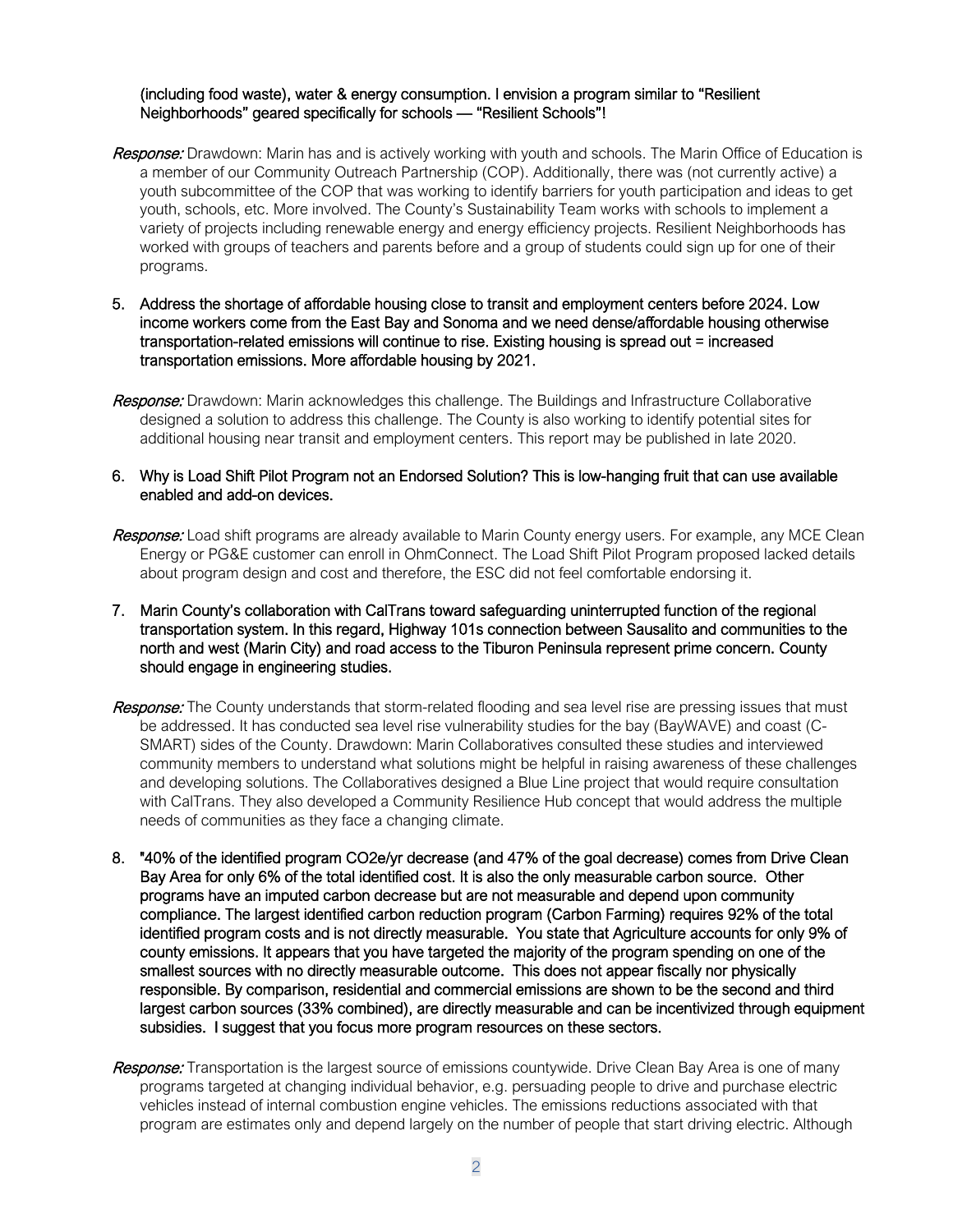agricultural emissions are lower than transportation, carbon farming offers a method to mitigate on-farm and – ranch emissions while sequestering additional emissions year-over-year. These emissions reductions and sequestration are achieved by implementing a series of practices that have been developed, implemented, monitored, and measured by academic institutions and the State of California. Drawdown: Marin developed and will continue to develop solutions that target the built environment and acknowledges that there are many existing programs, incentives, etc. offered by local, regional, and state agencies that should be leveraged as programs are designed.

- 9. What about the productive vs. consumptive measures? How will progress be monitored and reported? Is a separate nonprofit really needed? We have many organizations already. Consider simplifying the County building code and mandates when individual action, social justice, etc. movements are not enough.
- Response: Drawdown: Marin will indicate what measures focus on consumptive measures using an icon developed during the County's 2020 Climate Action Plan Update process. A section on measuring progress will be added to the Strategic Plan. The Drawdown: Marin ESC determined that a County-nonprofit joint endeavor was the best governance framework to raise funding, implement the solutions, and achieve the goals. This structure will be modeled after a similar and successful endeavor between the County and Marin Arts. This new nonprofit and the new Board of Directors will offer new approaches and perspectives needed to meet our goals. The County, and the cities and towns, are required to update their building codes every three years. The County often provides guidance to the cities and towns on how to update its code to include innovative measures and mandates that address climate change.
- 10. It is disconcerting to learn that Marin's "consumption-based footprint is roughly 3 times that of its productionbased inventory" and yet it is the much lower production-based footprint that is used to set the target for GHG reduction. None of the solutions address consumption-related GHG emissions. Without funding the plan will fail; consider a local Marin sales tax even though it will be unpopular.
- Response: Some of the Drawdown: Solutions do consider consumptive emissions, e.g. Drive Bay Clean Area, Resilient Neighborhoods: CPR for the Planet. Drawdown: Marin also knows funding is necessary to achieve our goals. One of the Collaboratives did suggest a local Marin sales tax and it, and other public funding mechanisms, will be considered and possibly pursued by the new County-nonprofit joint endeavor. Additionally, Drawdown: Marin and the County have advocated for an update to a Bay Area Air Quality Management District (BAAQMD)-led consumption-based emissions inventory for the 9 Bay Area counties. Once this data is updated regularly and methods refined, it's possible ICLEI will update its protocols and the State will recommend setting targets based on this data.
- 11. Climate change is a hoax. I suggest we do nothing.
- Response: The County Board of Supervisors has acknowledged on numerous occasions that it believes climate change is real, that it is and will continue to impact the County, and that it is a Board priority to assess climate change impacts, develop plans to mitigate GHG emissions, and implement solutions that reduce those emissions, address equity, and increase community resilience.

#### 12. Took too long to develop a plan and is disappointed with the actions. Consider that many vehicles will likely be electric and so, we don't want to eliminate car use. Should not endorse programs that incentivize plug-in hybrid cars, should only focus on all-electric. The Plan should require all natural gas appliances to be swapped out for electric. The Plan does not accomplish the DDM goal of "thinking out of the box".

Response: Drawdown: Marin was intended to be and was a 2-year planning process (September 2018-Septemer 2020). The Strategic Plan does not suggest cars be eliminated entirely. Plug-in hybrid cars may allow certain individuals to transition between internal combustion engine vehicles and "cleaner" cars. Some individuals may not be able to afford all-electric vehicles or one-car households may need a vehicle that can go longer distances than some of the current models. There is no one-size fits all solution. The Plan cannot require natural gas appliances to be swapped out for electric. Individual governments could require this by amending their building codes.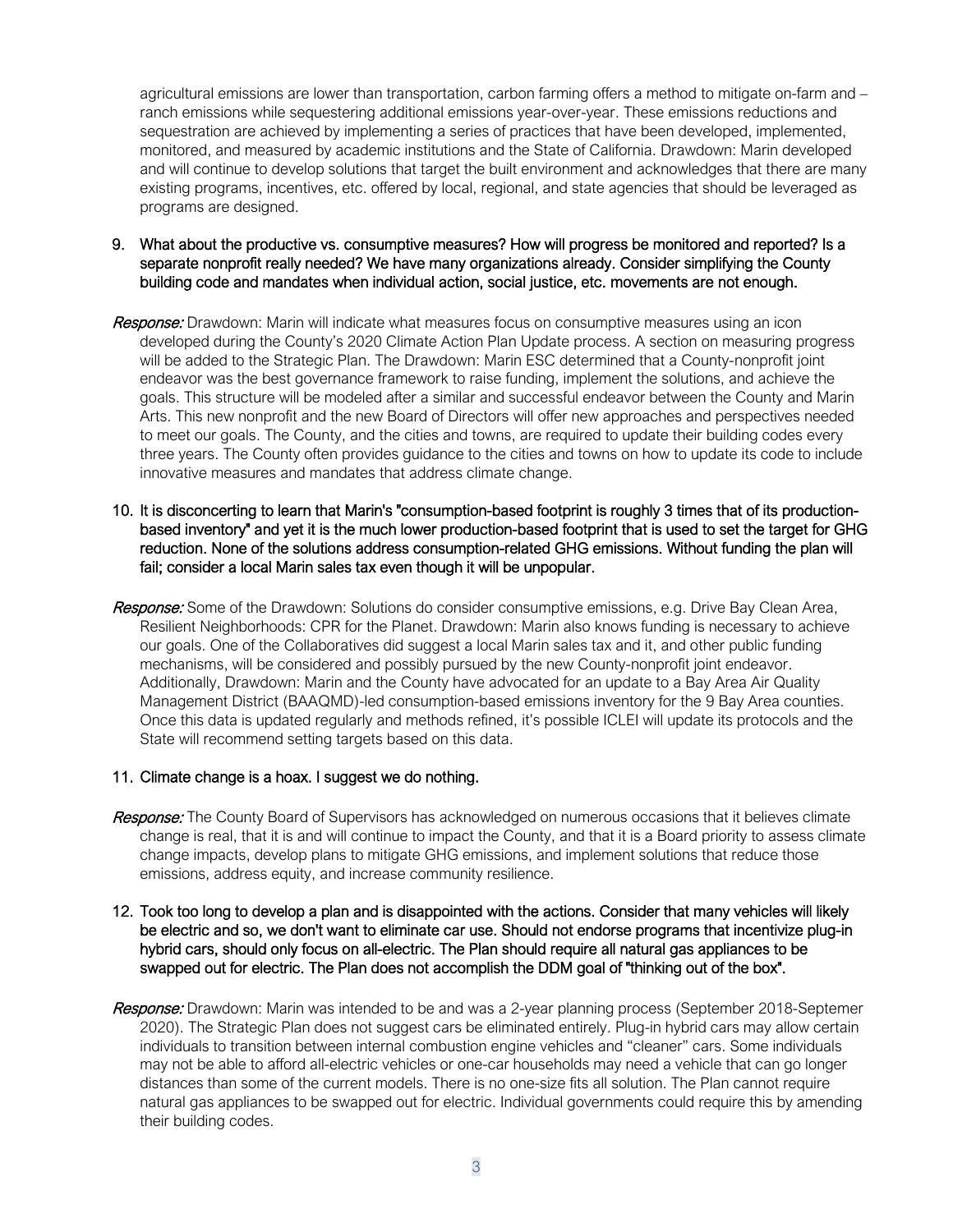- 13. DDM goals should align with the Climate Center's recommendations; did NPS Point Reyes Sea Shore and GGRNA participate and should be listed on orgs. list?; mention public health concerns re: 5G expansion needed for EV chargers, etc. Identify more solutions for unincorporated Marin, e.g. Coast Guard Project should be a Community Resilience Hub; should be a greater discussion of SLR in the Plan.
- Response: The Drawdown: Marin ESC surveyed existing GHG reduction goals in California and the US before adopting the goals. They are more aggressive than the State's. The National Park Service (Point Reyes National Sea Shore and Golden Gate National Recreation Area (GGNRA)) was invited to participate but hasn't done so yet. Drawdown: Marin does work regularly with OneTAM, a partnership that combines the resources of 5 agencies including GGNRA. Expansion of 5G to Marin is a complex issue and one that has yet to be addressed by Drawdown: Marin. Drawdown: Marin is aware of the Coast Guard Project and has identified it as a potential microgrid pilot and/or community resilience hub site. Only the Climate Resilient Communities Collaborative directly focused on sea level rise and did develop solutions to address its impacts. There are other existing plans that do address sea level rise – BayWAVE and C-SMART plans.
- 14. Has text changes to CPR for the Planet description (refer to comments); need to clarify: What are the 'tactics and techniques' of the Comprehensive Marketing and Behavior Change Campaign that will engage the Marin community? Would this be about promoting DDM and getting people generally motivated to support and take action on climate change and equity issues or would it be a behavior change marketing campaign to get people to take specific actions? Add a blurb that excites people and paints a picture for the reader that we can create a better future!
- Response: Changes to the CPR for the Planet solution will be made. Right now, Drawdown: Marin anticipates that the focus of the behavior change campaign will be to get people generally motivated to support and take action on climate change and equity issues, promoting existing programs and projects led by Drawdown: Marin partners.
- 15. Needs to be a preamble that gets the general public excited about the Plan. Focus on what are the strategies moving forward; keep the background/what we've done concise in each section. There is no summary of what was learned from the 150 volunteers convened, but there is an extensive equity section, Identify innovative ways to engage the community via webinars, social media, etc. since in-person gatherings will not be possible in the COVID era. Suggests adding a "Climate Policies" section that describes what policies need to be in place to allow the solutions to be implemented. Coordinate with regional and state agencies for funding and community engagement. Sent suggestions for edits to Community Engagement section of Plan.
- Response: Preamble will be added to the Plan. Edits were made to the Community Engagement and Empowerment section to reflect comments received. There is a summary of what was learned from the 150 participants – see section "Lessons Learned" and Appendix C. Updated Community Engagement and Empowerment section to reflect COVID-realities. Drawdown: Marin does not plan to conduct a policy analysis at this time. Each Collaborative and small group assessed existing policies and programs as it developed solutions and described those to the ESC when presenting its ideas. Additionally, as the solutions are further developed and implemented, lead implementers can assess the rapidly changing policy landscape and determine what existing policies support implementation, what ones hinder it, and what new policies need to be developed.

#### 16. Push microgrids; offer free batteries; consider developing housing near Civic Center station; consider public health impacts of expanding 5G coverage.

Response: Microgrids have multiple benefits including load curtailment, renewable energy storage, and resilience during power outages. MCE Clean Energy established a Resilience Fund to finance storage projects. Additional incentives are available to reduce the overall cost of batteries, e.g. the Self-Generation Incentive Program (SGIP). See comment above re: County-led study to determine ideal sites for housing near transit. See above for comment regarding expansion of 5G coverage.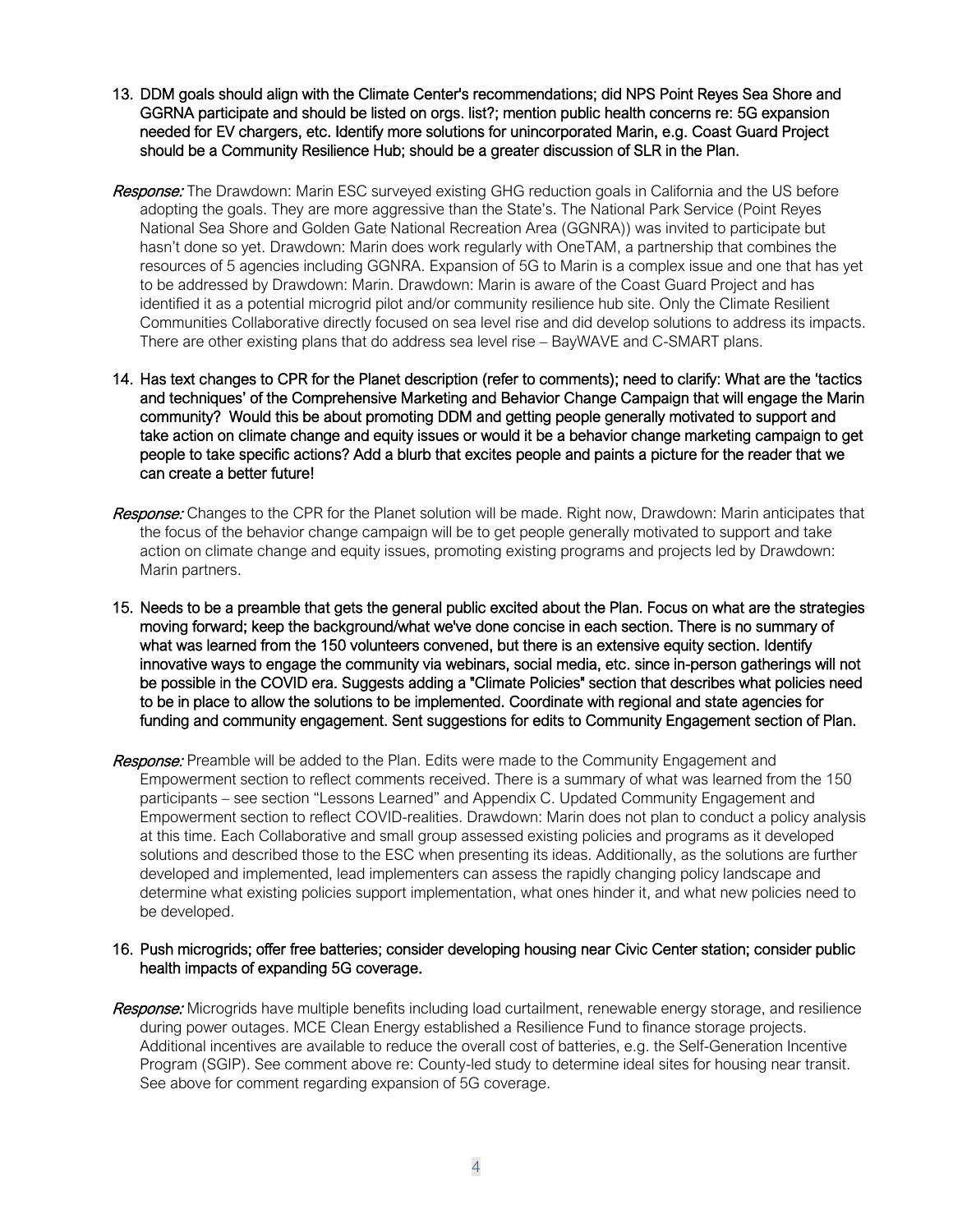- 17. The plan isn't exciting; the vision/goals are stated factually but are uninspiring; the website will not inspire people to participate or act. How will solutions implementation be handled including the proposed \$15m budget? Needs to be spelled out more clearly. How will success be monitored? The drawback to the draft plan is the lack of presenting a cohesive visionary leadership path forward or defining how to identify a leadership council that would provide this aspect of direction and mobilization forward to keep the community engaged and inspired to join in. The AIM Center for Food & Ag. could be a community resilience hub and also a microgrid demonstration project site.
- Response: The Plan now contains a Roadmap section that shows people we can meet our goals by implementing specific projects and how much it will cost. Our website may or may not be updated when we secure funding for a comprehensive marketing and behavior-change campaign. We currently do not have resources to update it. The Strategic Plan indicates that a new County-nonprofit joint endeavor would be responsible for implementing projects; specifically, the new Board of Directors, Executive Director, Development Director, and staff. An additional section was added describing how progress will be measured. The AIM Center for Food and Agricultural could be a demonstration site. Drawdown: Marin can work with lead implementers to secure funding, share lessons learned, and quantify GHG emissions reductions and other benefits.

#### 18. The plan does not adequately discuss energy efficiency.

- Response: The Stakeholder Collaboratives, specifically the Buildings and Infrastructure Collaborative discussed energy efficiency solutions. Ultimately, the Collaboratives felt that agencies and organizations were addressing energy efficiency already. For example, MCE Clean Energy offers a variety of programs for its customers. The County, utilizing PG&E funding, offers a variety of resources countywide including trainings and incentives for local government efficiency upgrades.
- 19. Edit Biomass Study and Appendix E description; DDM can support this study by identifying a fiscal agent and funding source. Refine and integrate MCAN Roadmap into DDM SP.

Response: The Plan was edited to reflect this comment.

#### 20. Considering wind energy - why doesn't the plan address it.

Response: See comment above re: wind energy in Marin County.

- 21. "Focus on developing a large fundraising ask so we can implement the DDM solutions; this is more politically tenable considering COVID. Decide what is Drawdown 2.0 and clearly communicate it in the SP. Help push ideas that are in place to give them more backing and connections across the network you have done a good job developing; Help establish and strengthen connections; Help firm up good concepts that need more detail to really scale. Use learnings to strengthen CAP solutions to include Drawdown ideas and help support and track progress against those goals. Help find funding sources (directly raising money or connecting and supporting organizations to obtain grants). Help push implementation for some specific projects that need help and that the county wants to magnify; use icons or codes to identify projects that are similar."
- Response: The Plan indicates the need to seek large funding. Added a section describing what is next for Drawdown. Drawdown: Marin Endorsed Solutions are included in the County's 2020 Climate Action Plan update. Plan indicates that the Drawdown: Marin Coordinator will support the implementation of solutions between Fall 2020 and when the new nonprofit is formed.
- 22. I encourage a broader consideration of the effects of waste with regard to the production and disposal of petroleum-based plastics, most of which are not readily or easily recyclable. Adopt the Town of San Anselmo's ban on non-recyclable take out containers and drinking straws for all food service business in unincorporated Marin County. Encourage our local Marin incorporated communities to require large retailers to take back and be responsible for recycling plastics. Provide plastics recycling centers at County-owned facilitates for the public to bring and safely recycle their plastics, and encourage and facilitate the same within local municipalities. Provide recycling of high-use plastic products, such as used plastic office supplies, at all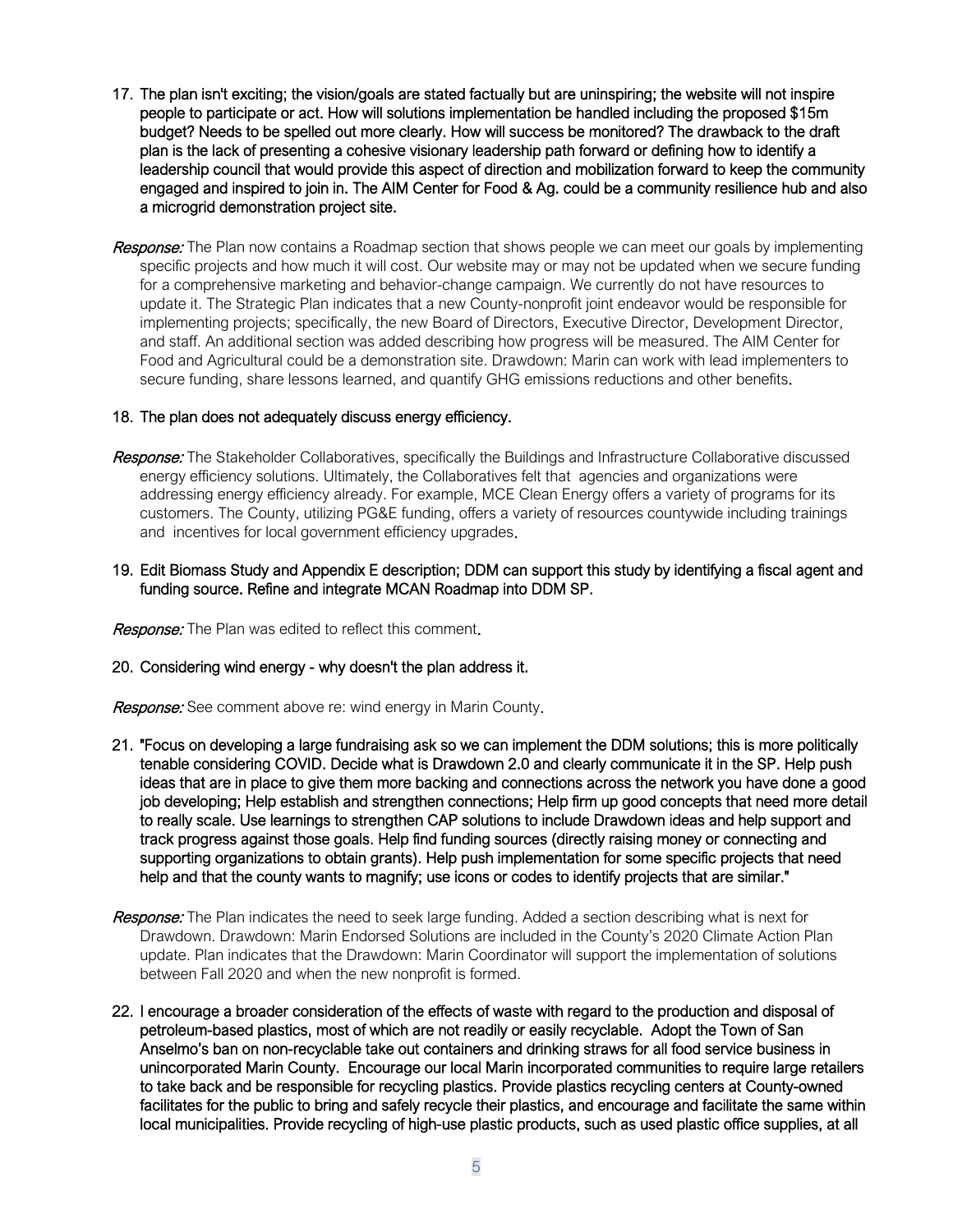County facilities, and encourage private businesses and local municipalities to do the same. Work with the state of California to promote and encourage plastics recycling to help close the loop on plastic waste and the pollution it causes during manufacturing and disposal.

- Response: Pre-COVID, the County's Environmental Health Services and Sustainability Team were working to develop an ordinance that addressed single-use plastics at food facilities. This effort is currently on hold due to the need to focus on safely re-opening our food facility operations as the COVID response continues. The current plan is to re-launch the effort in early 2021. See comment above about "take back" programs. The County offers recycling receptacles at its facilities and encourages employees to reduce, reuse, and recycle all plastics. Zero Waste Marin works with all Marin County waste haulers to promote and encourage plastics recycling.
- 23. Drawdown should be focused on existing and upcoming climate, adaptation and resilience programs that are mandated by law, rather than being a parallel or even tangential process due to expected COVID-related budget shortfalls. Work on the SB 379-mandated adaptation and plan strategies could be an effective vehicle for addressing Marin Local Climate Change Solutions, while the SB 1000 environmental justice plan could similarly serve to accomplish Drawdown's Equity Initiatives. Both of these processes will require commitment to a coordinated, coherent community engagement effort that could readily and beneficially incorporate and carry out Drawdown's progressive engagement and empowerment strategies. The objectives, ideas and proposed actions of Drawdown could be funneled into these upcoming required processes in a way that would be much more effective and implementable than establishing a separate, parallel Drawdown process competing for time attention, participation and funding
- Response: Added language to the Strategic Plan indicating that Drawdown: Marin will leverage legislative requirements when possible to implement solutions.

#### 24. Struck by the lack of attention to wind energy. Our regulations should reflect the latest technological updates.

**Response:** See above comment about wind energy.

#### 25. Wind energy is a valuable idea and it has been overlooked.

Response: See above comment about wind energy.

#### 26. See attached PDF with suggested edits to Biomass Recovery study.

Response*:* The Plan was edited to reflect this comment; text describing the study was changed.

- 27. "Make the critical connection between the targets and the pathways to get there. Wants the plan to focus on DDM's main goal/vision - ""community-wide campaign to dramatically reducing GHG emissions"". Include the new non-profit document/org. chart in the Strategic Plan. Everyone has a role to play - should be emphasized in the SP. Emphasis should be on building ""efficient partnerships with stakeholders."" Outreach should be a significant focus of DDM 2.0. Place the highest priority on hiring a development person and raising \$. Plan should suggest a wide range of funding sources available, not just government sources. Take into account COVID - the plan was developed pre-COVID and needs to acknowledge the current circumstances we are in. Finally, we suggest that the Strategic Plan call for including "easy" actions that the general public and businesses can take, as part of the first set of "implementable solutions". Research climate policies that exist that serve as impediments to implementing DDM solutions or support implementation and include those policies in the SP. Group the solutions in an entirely different way - easy, next and more challenging with icons to show what sector each solution is in. \*\*MCAN Roadmap proposes 2 additional solutions - Endorse 'MCE Fossil Free' & 'Electrify Marin' as additional Solutions. Develop & endorse 'Beyond Marin' Solutions, including producer responsibility, carbon pricing, and widespread use of DDM models"
- Response: Updated Strategic Plan to include a Roadmap section explaining the critical connection between the targets and how we achieve them. Included more information on proposed governance structure including